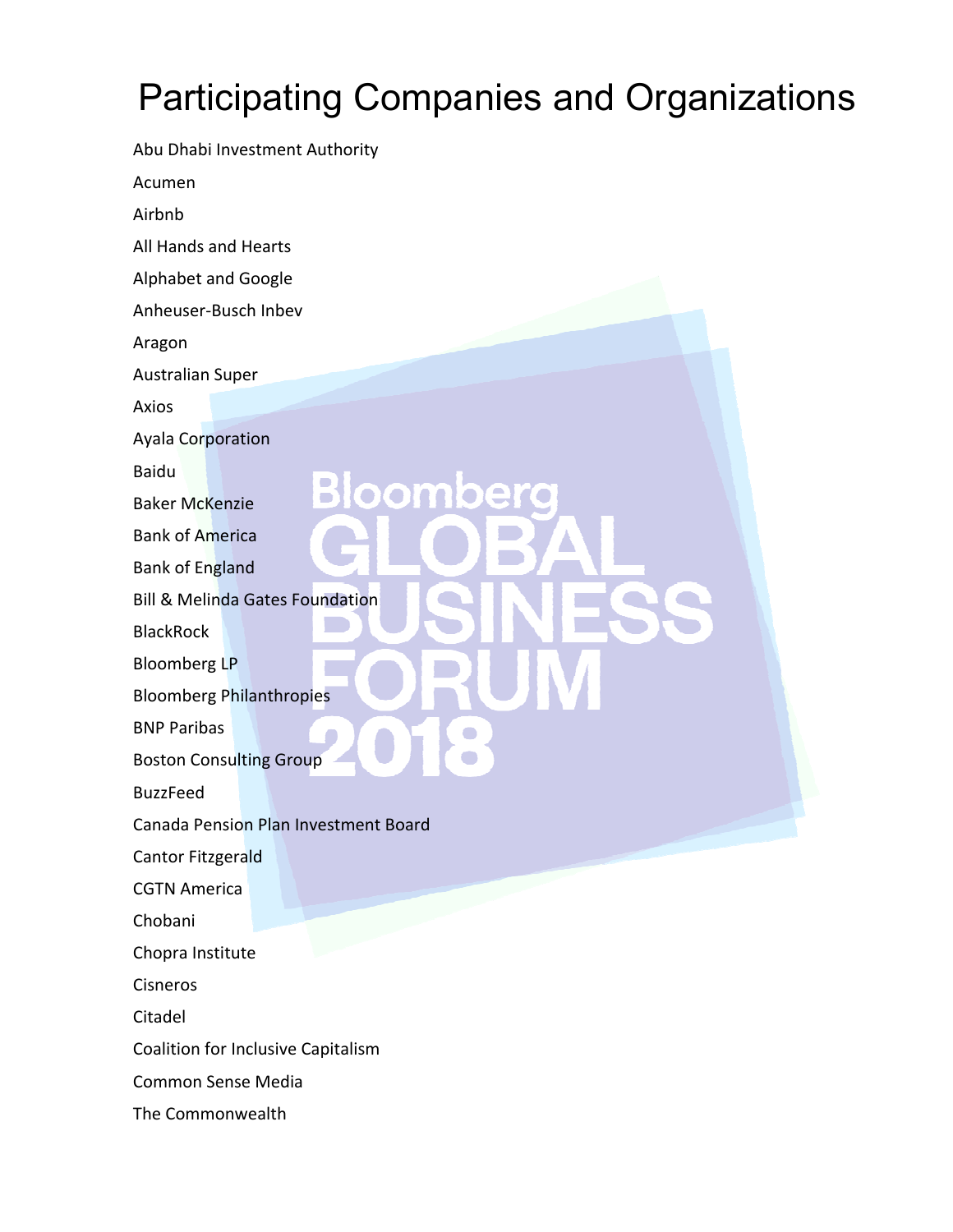Cornell Tech Council on Foreign Relations Credit Suisse Dangote Group Dock Square Capital LLC El Financiero Elysium Management Endeavor Global Enel S.p.A ENGIE European Investment Bank EXOR Ford Motor Company B oombe GF Holdings Global Cities, Inc. Goldman Sachs Gulf International Bank Harvest Fund Management Head N.V. Henning Larsen Hudson Institute IBM Inter‐American Development Bank International Forum of Sovereign Wealth Funds International Monetary Fund Interpublic Group Investec Asset Management Islamic Development Bank Group J.P. Morgan Asset & Wealth Management JETRO NY K5 Global Kissinger Associates Kusto Group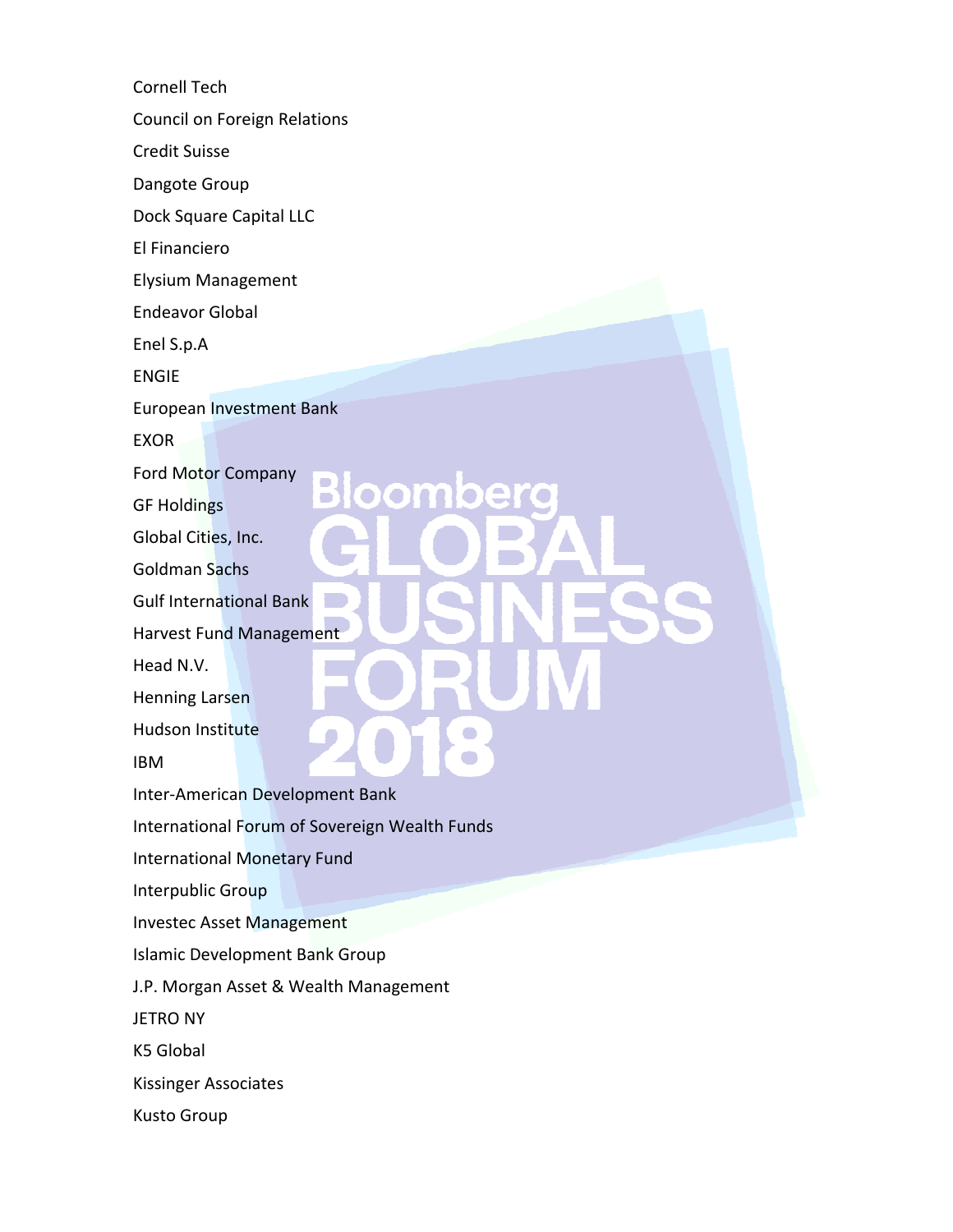Kuwait Investment Authority LearnCapital LearnVest, Inc. LVMH Lyft Macquarie Group Macro Advisory Partners Mahindra Group Mara Group Mastercard McKinsey & Company Medicxi MiSK Foundation Β oombe Moelis & Company MRR Development Nasdaq National Commercial Bank National Geographic Partners National Retail Federation Niarchos Foundation Norges Bank Investment Management  $\bullet$  $\overline{\phantom{a}}$ Northwestern Mutual Novozymes Nuveen NZ Superannuation Fund Organization for Economic Cooperation and Development (OECD) Pallas Advisors LLC Pearson PensionDanmark Perella Weinberg Partners Practice Makes Perfect Prudential Public Investment Fund (PIF)